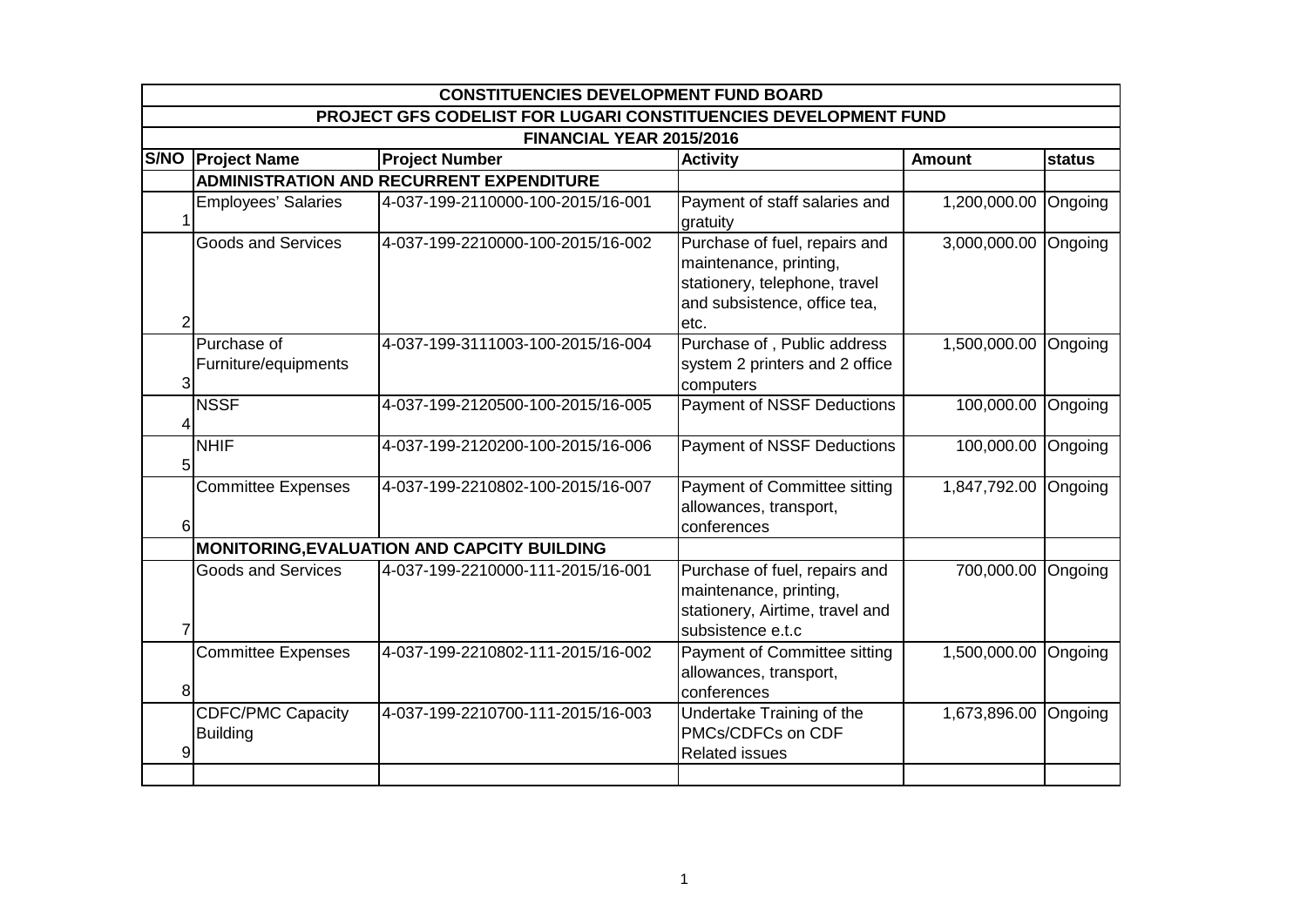|                 | <b>CONSTITUENCIES DEVELOPMENT FUND BOARD</b>                    |                                                            |                                                                                                                                                                                                                               |                       |         |  |  |  |  |
|-----------------|-----------------------------------------------------------------|------------------------------------------------------------|-------------------------------------------------------------------------------------------------------------------------------------------------------------------------------------------------------------------------------|-----------------------|---------|--|--|--|--|
|                 | PROJECT GFS CODELIST FOR LUGARI CONSTITUENCIES DEVELOPMENT FUND |                                                            |                                                                                                                                                                                                                               |                       |         |  |  |  |  |
|                 | FINANCIAL YEAR 2015/2016                                        |                                                            |                                                                                                                                                                                                                               |                       |         |  |  |  |  |
|                 | S/NO   Project Name                                             | <b>Project Number</b>                                      | <b>Activity</b>                                                                                                                                                                                                               | <b>Amount</b>         | status  |  |  |  |  |
| 10 <sup>1</sup> | Emergency                                                       | 4-037-199-2640200-101-2015/16-001                          | To cater for any unforeseen<br>occurrences in the<br>constituency during the<br>financial year 2014/15                                                                                                                        | 5,767,647.00          | Ongoing |  |  |  |  |
|                 | <b>BURSARY</b>                                                  |                                                            |                                                                                                                                                                                                                               |                       |         |  |  |  |  |
| 11              | <b>Bursary Secondary</b><br>Schools                             | 4-037-199-2640100-103-2015/16-001                          | Payment of bursary to needy<br>student at secondary level                                                                                                                                                                     | 5,600,000.00 Ongoing  |         |  |  |  |  |
| 12              |                                                                 | Bursary Tertiary Schools 4-037-199-2640101-103-2015/16-002 | Payment of bursary to needy<br>student at tertiary schools<br>level                                                                                                                                                           | 11,419,481.00 Ongoing |         |  |  |  |  |
| 13              | Mocks/CATs                                                      | 4-037-199-2640103-103-2015/16-003                          | Mocks and cats 1st term, 2nd<br>term and 3rd term                                                                                                                                                                             | 1,000,000.00          | Ongoing |  |  |  |  |
|                 | <b>ENVIRONMENT</b>                                              |                                                            |                                                                                                                                                                                                                               |                       |         |  |  |  |  |
| 14              | Planting of trees                                               | 4-037-199-2640510-113-2015/16-001                          | Purchase tree seedlings and<br>plant in public institutions and<br>market, Lumakanda<br>market, Chevaywa, , Matete<br>Hospital, Chekalini health<br>centre, All secondary school, All<br>Technical institutes and<br>colleges | 1,382,597.00          | Ongoing |  |  |  |  |
| 15              | <b>Constituency Sports</b><br>Tournament                        | 4-037-199-2640509-112-2015/16-001                          | <b>Carry out Constituency Sports</b><br>tournament and the winning<br>teams/schools to be awarded<br>with trophies, balls, games kits<br>and Uniforms.                                                                        | 1,482,597.00          | Ongoing |  |  |  |  |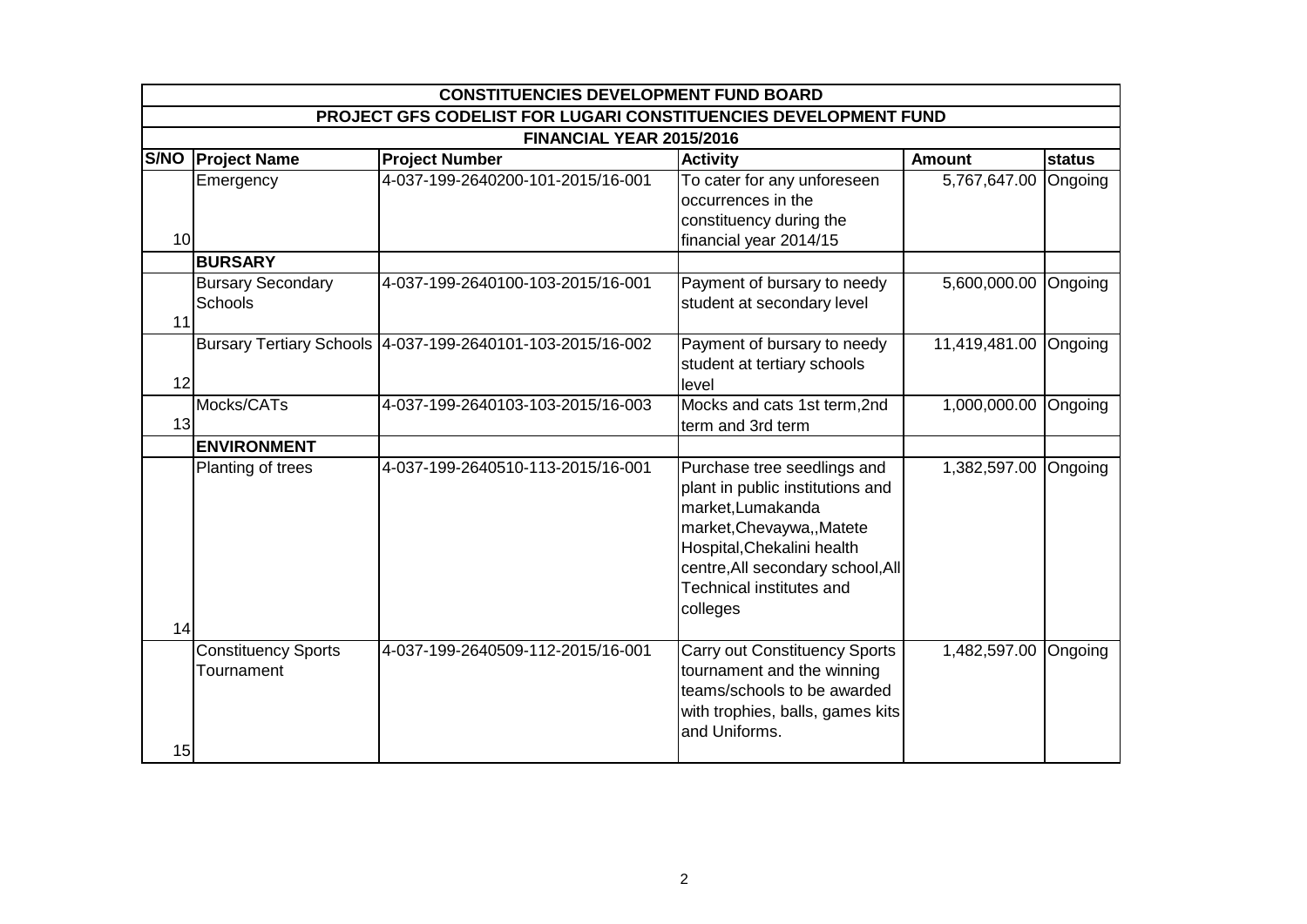|    | <b>CONSTITUENCIES DEVELOPMENT FUND BOARD</b>                    |                                                             |                                                                                                            |                      |          |  |  |  |
|----|-----------------------------------------------------------------|-------------------------------------------------------------|------------------------------------------------------------------------------------------------------------|----------------------|----------|--|--|--|
|    | PROJECT GFS CODELIST FOR LUGARI CONSTITUENCIES DEVELOPMENT FUND |                                                             |                                                                                                            |                      |          |  |  |  |
|    |                                                                 | FINANCIAL YEAR 2015/2016                                    |                                                                                                            |                      |          |  |  |  |
|    | S/NO   Project Name                                             | <b>Project Number</b>                                       | <b>Activity</b>                                                                                            | <b>Amount</b>        | status   |  |  |  |
| 16 | Lugari constituency<br>Strategic Plan                           | 4-037-199-2211310-108-2015/16-001                           | The final payment to the<br>consultancy firm to prepare a<br>strategic plan for Lugari<br>constituency     | 500,000.00           | Ongoing  |  |  |  |
| 17 | CDF office                                                      | 4-037-199-3110104-108-2015/16-001                           | <b>Construction of Lugari CDF</b><br>office. Phase one-laying the<br>foundation and walling and<br>roofing | 7,000,000.00 Ongoing |          |  |  |  |
|    | <b>PRIMARY SCH'S</b>                                            |                                                             |                                                                                                            |                      |          |  |  |  |
| 18 | Mahiga Primary School                                           | 4-037-199-2630204-104-2015/16-001                           | Construction of 1 classroom                                                                                | 700,000.00 New       |          |  |  |  |
| 19 | Muviki Primary School                                           | 4-037-199-2630204-104-2015/16-002                           | Completion of 1 classroom<br>(painting, plaster, & fittings)                                               | 350,000.00 On-going  |          |  |  |  |
| 20 | Muviki Primary School                                           | 4-037-199-2630204-104-2015/16-003                           | Construction of 1 classroom                                                                                | 400,000.00 New       |          |  |  |  |
|    | Ivona East Primary<br>21 School                                 | 4-037-199-2630204-104-2015/16-004                           | Construction of 1 classroom                                                                                | 400,000.00 New       |          |  |  |  |
| 22 |                                                                 | Mbagara Primary School 4-037-199-2630204-104-2015/16-005    | Renovation of 1 classroom,<br>painting and shutters                                                        | 200,000.00           | On-going |  |  |  |
|    | Mautuma DEB<br>23 Primary School                                | 4-037-199-2630204-104-2015/16-006                           | Completion of 2 classrooms<br>(painting, plaster, & fittings)                                              | 200,000.00           | On-going |  |  |  |
| 24 |                                                                 | Mukonge Primary School 4-037-199-2630204-104-2015/16-007    | Completion of 1<br>classroom(verandah & fascia<br>board)                                                   | 300,000.00 On-going  |          |  |  |  |
|    | 25 School                                                       | Mukuyu Primary Special 4-037-199-2630204-104-2015/16-008    | Construction of 1 classroom                                                                                | 300,000.00 New       |          |  |  |  |
| 26 |                                                                 | St. Kizito Primary School 4-037-199-2630204-104-2015/16-009 | Completion of 2 classrooms<br>(flooring, painting & plastering)                                            | 400,000.00           | On-going |  |  |  |
|    | Mlimani Primary Special<br>27 School                            | 4-037-199-2630204-104-2015/16-010                           | Construction of 1 classroom                                                                                | 300,000.00 New       |          |  |  |  |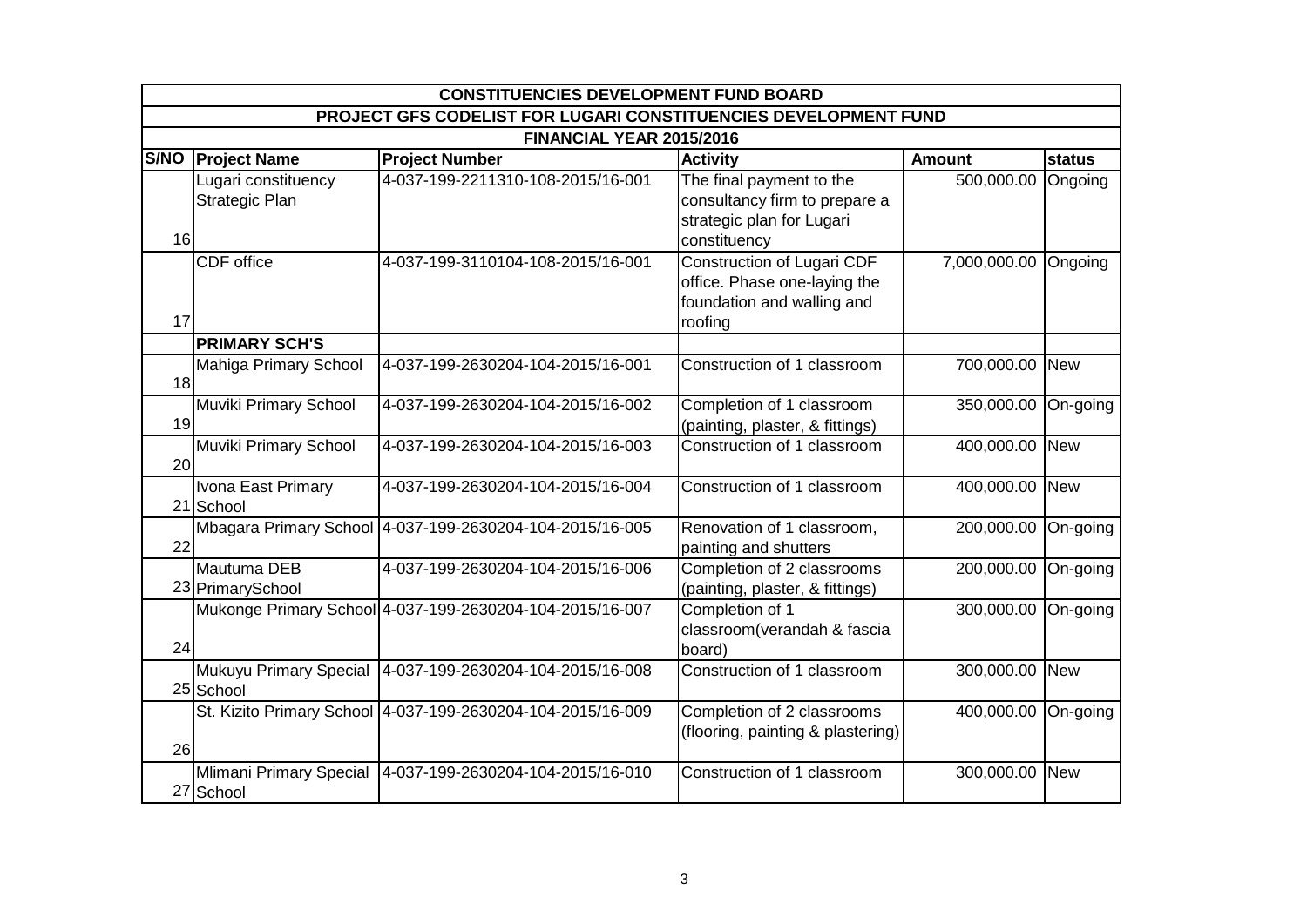|    | <b>CONSTITUENCIES DEVELOPMENT FUND BOARD</b>                    |                                                           |                                                                                           |                     |            |  |  |  |
|----|-----------------------------------------------------------------|-----------------------------------------------------------|-------------------------------------------------------------------------------------------|---------------------|------------|--|--|--|
|    | PROJECT GFS CODELIST FOR LUGARI CONSTITUENCIES DEVELOPMENT FUND |                                                           |                                                                                           |                     |            |  |  |  |
|    |                                                                 | FINANCIAL YEAR 2015/2016                                  |                                                                                           |                     |            |  |  |  |
|    | S/NO   Project Name                                             | <b>Project Number</b>                                     | <b>Activity</b>                                                                           | <b>Amount</b>       | status     |  |  |  |
| 28 | Mulwanda Primary<br>School                                      | 4-037-199-2630204-104-2015/16-011                         | Completion of 2 classrooms<br>(roofing, fittings, glazing, floor<br>screed & fasciaBoard) | 800,000.00          | On-going   |  |  |  |
| 29 | Koromaiti Primary<br>School                                     | 4-037-199-2630204-104-2015/16-012                         | Completion of 8 classrooms -<br>verandah (floor screed, roof &<br>pillar pipes)           | 400,000.00 New      |            |  |  |  |
|    | Mukhalanya Primary<br>30 School                                 | 4-037-199-2630204-104-2015/16-013                         | Completion of 1<br>classroom(Plastering)                                                  | 200,000.00          | On-going   |  |  |  |
| 31 | Lumani Primary School                                           | 4-037-199-2630204-104-2015/16-014                         | Renovation of 2 classrooms-<br>reroofing                                                  | 300,000.00          | <b>New</b> |  |  |  |
| 32 | <b>Tekowa Primary School</b>                                    | 4-037-199-2630204-104-2015/16-015                         | Construction of 2 classrooms                                                              | 1,000,000.00 New    |            |  |  |  |
| 33 | <b>Murram Primary School</b>                                    | 4-037-199-2630204-104-2015/16-016                         | Completion of 2 classrooms<br>(glazing, painting & plaster)                               | 300,000.00 On-going |            |  |  |  |
|    | Lumakanda DEB<br>34 PrimarySchool                               | 4-037-199-2630204-104-2015/16-017                         | Construction 2 classrooms                                                                 | 400,000.00 New      |            |  |  |  |
| 35 |                                                                 | Kwambu Primary School 4-037-199-2630204-104-2015/16-018   | Completion of 1 classroom<br>(plaster, & fittings)                                        | 300,000.00 On-going |            |  |  |  |
|    | Mayoyo SA Primary<br>36 School                                  | 4-037-199-2630204-104-2015/16-019                         | Completion of 1 classroom<br>(plaster,& fittings)                                         | 300,000.00 On-going |            |  |  |  |
| 37 | Mayoyo MHM Primary<br>School                                    | 4-037-199-2630204-104-2015/16-020                         | Completion of 1 classroom<br>(Roofing and shutters and<br>plastering, & painting)         | 400,000.00 New      |            |  |  |  |
| 38 |                                                                 | Masasuli Primary School 4-037-199-2630204-104-2015/16-021 | Completion of 1 classroom<br>(plaster, & fittings)                                        | 200,000.00          | On-going   |  |  |  |
| 39 | Manyonyi Primary<br>School                                      | 4-037-199-2630204-104-2015/16-022                         | Completion of 2 classrooms<br>(plaster, window fittings and<br>verandah)                  | 300,000.00 On-going |            |  |  |  |
|    | Lwandeti DEB Primary<br>40 School                               | 4-037-199-2630204-104-2015/16-023                         | Completion of 1 classroom<br>(painting)                                                   | 100,000.00 On-going |            |  |  |  |
|    | Lwandeti DEB Primary<br>41 School                               | 4-037-199-2630204-104-2015/16-024                         | Construction of 2 classrooms                                                              | 500,000.00 New      |            |  |  |  |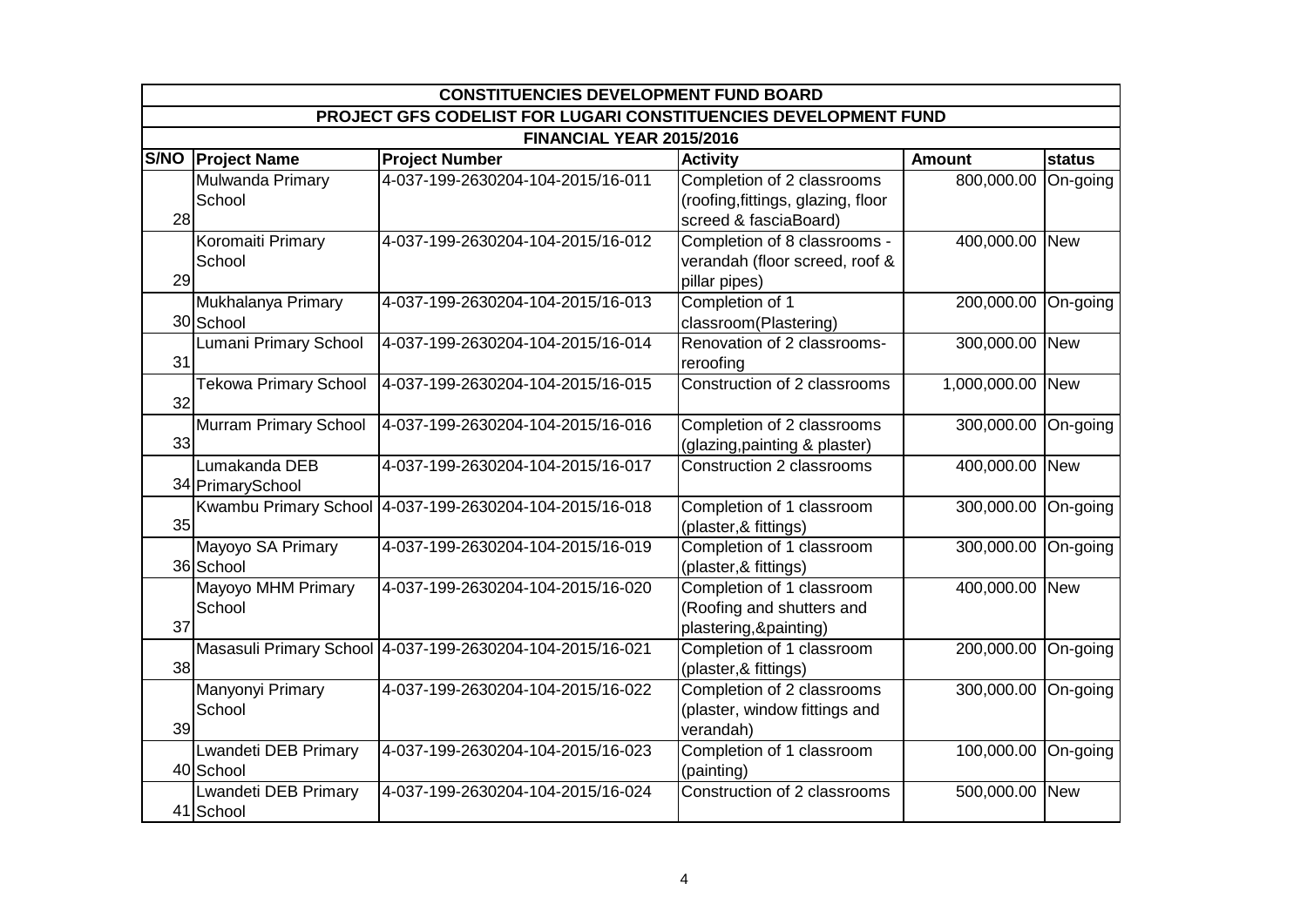|    | <b>CONSTITUENCIES DEVELOPMENT FUND BOARD</b>                    |                                                            |                                                                     |                |            |  |  |  |
|----|-----------------------------------------------------------------|------------------------------------------------------------|---------------------------------------------------------------------|----------------|------------|--|--|--|
|    | PROJECT GFS CODELIST FOR LUGARI CONSTITUENCIES DEVELOPMENT FUND |                                                            |                                                                     |                |            |  |  |  |
|    |                                                                 | FINANCIAL YEAR 2015/2016                                   |                                                                     |                |            |  |  |  |
|    | S/NO   Project Name                                             | <b>Project Number</b>                                      | <b>Activity</b>                                                     | <b>Amount</b>  | status     |  |  |  |
|    | <b>Chamavele Primary</b><br>42 School                           | 4-037-199-2630204-104-2015/16-025                          | Construction of 1 classroom                                         | 500,000.00     | <b>New</b> |  |  |  |
| 43 |                                                                 | Chekalini Primary School 4-037-199-2630204-104-2015/16-026 | Construction of 8 door toilets                                      | 100,000.00 New |            |  |  |  |
| 44 | Mbajo Primary School                                            | 4-037-199-2630204-104-2015/16-027                          | Plastering , painting and<br>glazing                                | 200,000.00     | Ongoing    |  |  |  |
|    | Chepusai Primary<br>45 School                                   | 4-037-199-2630204-104-2015/16-028                          | Construction of 1 classroom                                         | 500,000.00 New |            |  |  |  |
| 46 | Itumbu Primary School                                           | 4-037-199-2630204-104-2015/16-029                          | Construction of one classroom                                       | 700,000.00 New |            |  |  |  |
|    | Jirongo DEB Primary<br>47 School                                | 4-037-199-2630204-104-2015/16-030                          | Construction of 1 classroom                                         | 500,000.00     | <b>New</b> |  |  |  |
| 48 | Kiliboti Primary School                                         | 4-037-199-2630204-104-2015/16-031                          | Renovation of 2 classrooms-<br>plastering and painting              | 350,000.00     | <b>New</b> |  |  |  |
| 49 | Kilulu Primary School                                           | 4-037-199-2630204-104-2015/16-032                          | Construction of 1 classroom to<br>usable level                      | 600,000.00 New |            |  |  |  |
|    | Kipkarren Rural<br>50 PrimarySchool                             | 4-037-199-2630204-104-2015/16-033                          | Purchase of 1 acre land                                             | 600,000.00     | New        |  |  |  |
| 51 | Kivaywa Primary School                                          | 4-037-199-2630204-104-2015/16-034                          | Completion of 1 classroom<br>(plastering)                           | 300,000.00     | On-going   |  |  |  |
| 52 | Luanda Lugari Primary<br>School                                 | 4-037-199-2630204-104-2015/16-035                          | Completion of 2 classrooms-<br>plastering and painting<br>&shutters | 334,503.00     | On-going   |  |  |  |
|    | 53 Lukova Primary School                                        | 4-037-199-2630204-104-2015/16-036                          | Purchase of 11/2 acres land                                         | 800,000.00     | <b>New</b> |  |  |  |
|    | Makhwabuye Primary<br>54 School                                 | 4-037-199-2630204-104-2015/16-037                          | Construction of 2 classrooms                                        | 700,000.00 New |            |  |  |  |
| 55 | Marula Primary School                                           | 4-037-199-2630204-104-2015/16-038                          | Verandah, windows, fittings<br>and glazing of 3 classrooms          | 900,000.00     | On-going   |  |  |  |
|    | Mayoyo MHM<br>56 Primary School                                 | 4-037-199-2630204-104-2015/16-039                          | Construction of 2 classrooms                                        | 500,000.00     | <b>New</b> |  |  |  |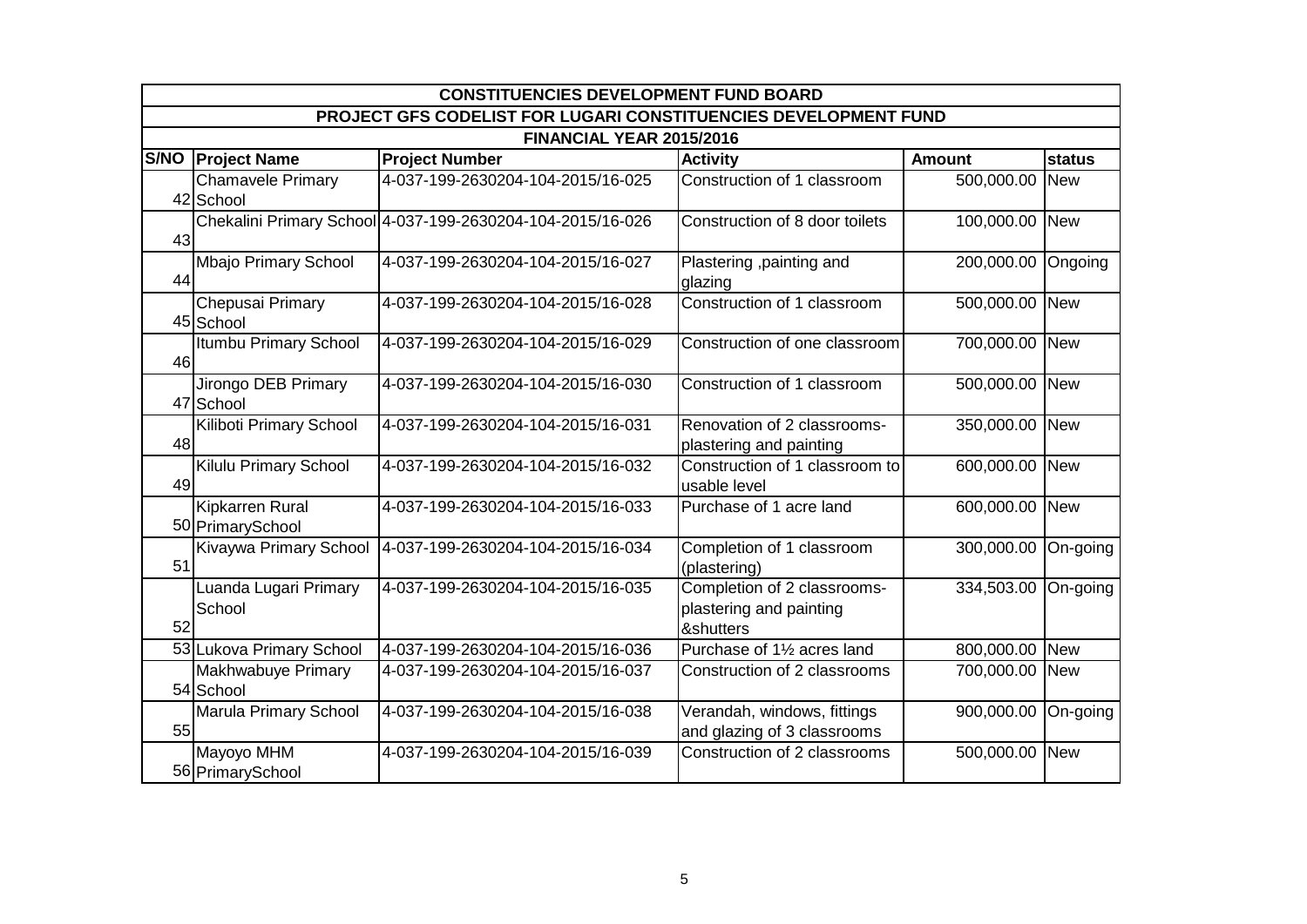|    | <b>CONSTITUENCIES DEVELOPMENT FUND BOARD</b>                    |                                                             |                                                                                 |                     |            |  |  |  |
|----|-----------------------------------------------------------------|-------------------------------------------------------------|---------------------------------------------------------------------------------|---------------------|------------|--|--|--|
|    | PROJECT GFS CODELIST FOR LUGARI CONSTITUENCIES DEVELOPMENT FUND |                                                             |                                                                                 |                     |            |  |  |  |
|    |                                                                 | FINANCIAL YEAR 2015/2016                                    |                                                                                 |                     |            |  |  |  |
|    | S/NO   Project Name                                             | <b>Project Number</b>                                       | <b>Activity</b>                                                                 | <b>Amount</b>       | status     |  |  |  |
| 57 | Mugunga Primary<br>School                                       | 4-037-199-2630204-104-2015/16-040                           | Completion of 1 classroom<br>(glazing, plastering, painting)                    | 200,000.00          | On-going   |  |  |  |
| 58 |                                                                 | Muhomo Primary School 4-037-199-2630204-104-2015/16-041     | Renovation of 1 classroom-<br>reroofing, plastering and<br>painting             | 534,500.00 New      |            |  |  |  |
|    | Mukabane SA Primary<br>59 School                                | 4-037-199-2630204-104-2015/16-042                           | Construction of 2 classrooms                                                    | 1,400,000.00        | <b>New</b> |  |  |  |
| 60 | Munyuki Primary School                                          | 4-037-199-2630204-104-2015/16-043                           | Renovation of 4 classrooms<br>(Floor, plastering & painting)                    | 600,000.00          | <b>New</b> |  |  |  |
| 61 | Musembe Primary<br><b>Special School</b>                        | 4-037-199-2630204-104-2015/16-044                           | Renovation of 2 classrooms<br>(re-roofing, floor screed,<br>painting & glazing) | 334,503.00 New      |            |  |  |  |
| 62 | Mutonyi Primary School                                          | 4-037-199-2630204-104-2015/16-045                           | Renovation of 4 classrooms                                                      | 500,000.00 New      |            |  |  |  |
| 63 | <b>Mutua Primary School</b>                                     | 4-037-199-2630204-104-2015/16-046                           | Completion of 1 classroom<br>(plaster,& fittings)                               | 200,000.00 On-going |            |  |  |  |
|    | Namarambi Primary<br>64 School                                  | 4-037-199-2630204-104-2015/16-047                           | Purchase of 1 acre land                                                         | 500,000.00 New      |            |  |  |  |
|    | St. Louis Saisi Primary<br>65 School                            | 4-037-199-2630204-104-2015/16-048                           | Construction of 1 classroom                                                     | 200,000.00 New      |            |  |  |  |
| 66 | St. Mary's G.<br><b>BoardingPrimary School</b>                  | 4-037-199-2630204-104-2015/16-049                           | Construction of 4 door<br>bathrooms                                             | 234,503.00 New      |            |  |  |  |
|    | St. Mary's Mutenyo<br>67 Primary School                         | 4-037-199-2630204-104-2015/16-050                           | Purchase of 1 acre land                                                         | 700,000.00          | <b>New</b> |  |  |  |
|    | St. Michael Mwilolo<br>68 Primary School                        | 4-037-199-2630204-104-2015/16-051                           | Purchase of land 1 acre                                                         | 534,503.00 New      |            |  |  |  |
| 69 | Sango primary                                                   | 4-037-199-2630204-104-2015/16-052                           | Completion of a classrooms-<br>plastering                                       | 100,000.00 ongoing  |            |  |  |  |
| 70 |                                                                 | St Paul Shitavita primary 4-037-199-2630204-104-2015/16-053 | Construction of a classroom                                                     | 300,000.00 New      |            |  |  |  |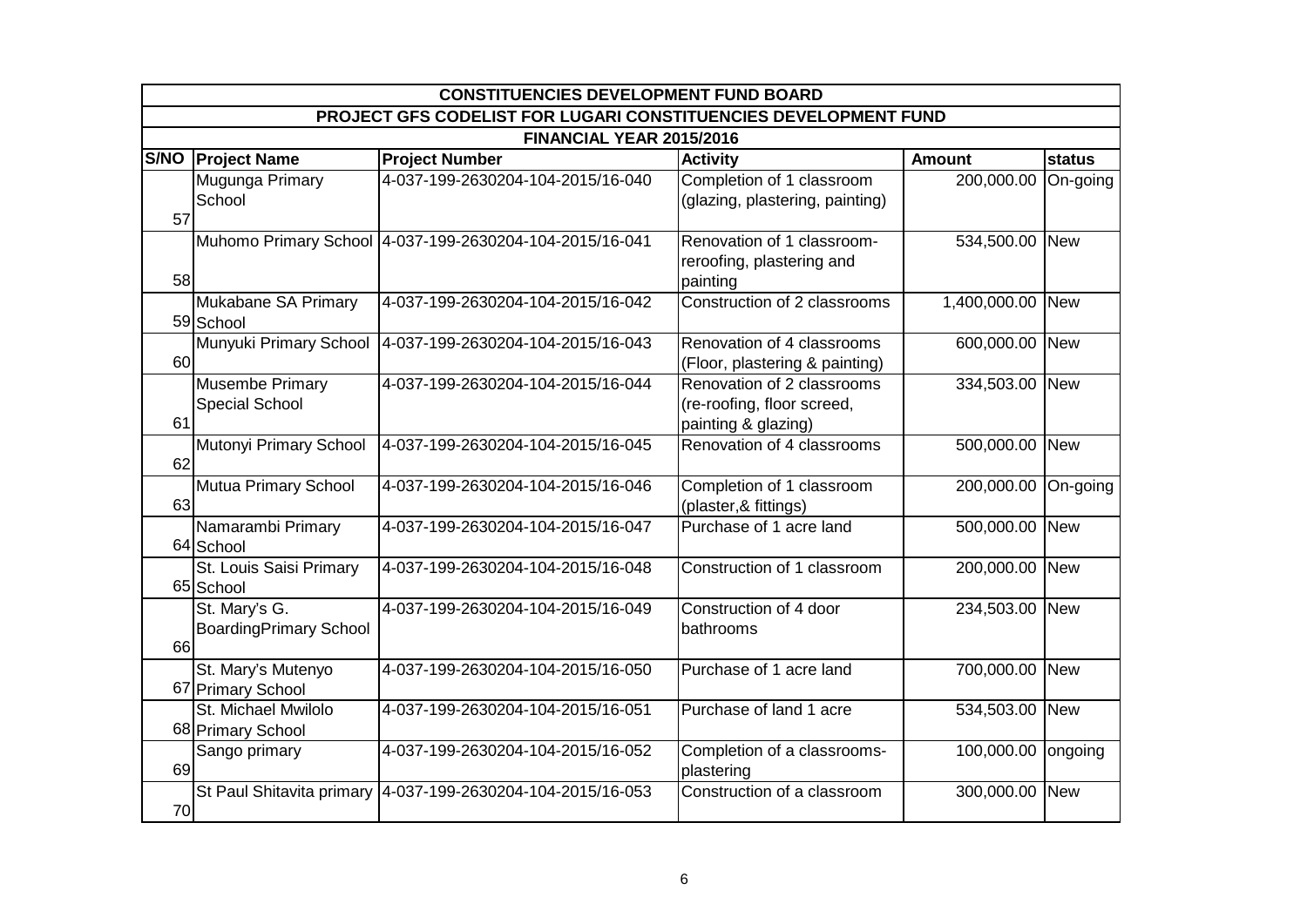|    | <b>CONSTITUENCIES DEVELOPMENT FUND BOARD</b>                    |                                   |                                                                                       |                |            |  |  |  |  |
|----|-----------------------------------------------------------------|-----------------------------------|---------------------------------------------------------------------------------------|----------------|------------|--|--|--|--|
|    | PROJECT GFS CODELIST FOR LUGARI CONSTITUENCIES DEVELOPMENT FUND |                                   |                                                                                       |                |            |  |  |  |  |
|    | FINANCIAL YEAR 2015/2016                                        |                                   |                                                                                       |                |            |  |  |  |  |
|    | S/NO   Project Name                                             | <b>Project Number</b>             | <b>Activity</b>                                                                       | <b>Amount</b>  | status     |  |  |  |  |
|    | <b>SECONDARY SCH'S</b>                                          |                                   |                                                                                       |                |            |  |  |  |  |
|    | Mukuyu G. Secondary<br>71 School                                | 4-037-199-2630205-104-2015/16-001 | Construction of 1 classroom                                                           | 300,000.00     | <b>New</b> |  |  |  |  |
|    | St. Bonface Secondary<br>72 School                              | 4-037-199-2630205-104-2015/16-002 | Construction of 1 classroom                                                           | 300,000.00 New |            |  |  |  |  |
|    | St. Augustine<br>MlimaniSecondary<br>73 School                  | 4-037-199-2630205-104-2015/16-003 | Construction of 1 classroom                                                           | 300,000.00     | <b>New</b> |  |  |  |  |
|    | Chekalini<br>74 Secondary School                                | 4-037-199-2630205-104-2015/16-004 | Final payment of school bus-<br>co-funded with PTA.                                   | 750,000.00     | <b>New</b> |  |  |  |  |
| 75 | St. Charles Lwanga<br>Koromaiti Sec. School                     | 4-037-199-2630205-104-2015/16-005 | Completion of a laboratory<br>(Roofing, Plaster, floor screed,<br>painting & glazing) | 700,000.00     | On-going   |  |  |  |  |
| 76 | Vuyika Secondary<br>School                                      | 4-037-199-2630205-104-2015/16-006 | Completion of administration<br>block (walling & roofing)                             | 850,000.00     | On-going   |  |  |  |  |
|    | Muhomo Secondary<br>77 School                                   | 4-037-199-2630205-104-2015/16-007 | Completion of a modern<br>kitchen                                                     | 900,000.00     | <b>New</b> |  |  |  |  |
|    | Lumakanda<br>TownshipSecondary<br>78 School                     | 4-037-199-2630205-104-2015/16-008 | Construction of a storied<br>tuition block                                            | 2,004,503.00   | <b>New</b> |  |  |  |  |
| 79 | <b>Lwandeti DEB</b><br>SecondarySchool                          | 4-037-199-2630205-104-2015/16-009 | Completion of twin laboratory<br>(Floor screed, painting, fittings<br>& fascia Board) | 400,000.00     | On-going   |  |  |  |  |
|    | Mayoyo SA Secondary<br>80 School                                | 4-037-199-2630205-104-2015/16-010 | Construction of 1 classroom                                                           | 500,000.00 New |            |  |  |  |  |
| 81 | Lumama Secondary<br>School                                      | 4-037-199-2630205-104-2015/16-011 | Completion of 2 classrooms<br>(plaster, window fittings,<br>glazing & paint)          | 400,000.00     | On-going   |  |  |  |  |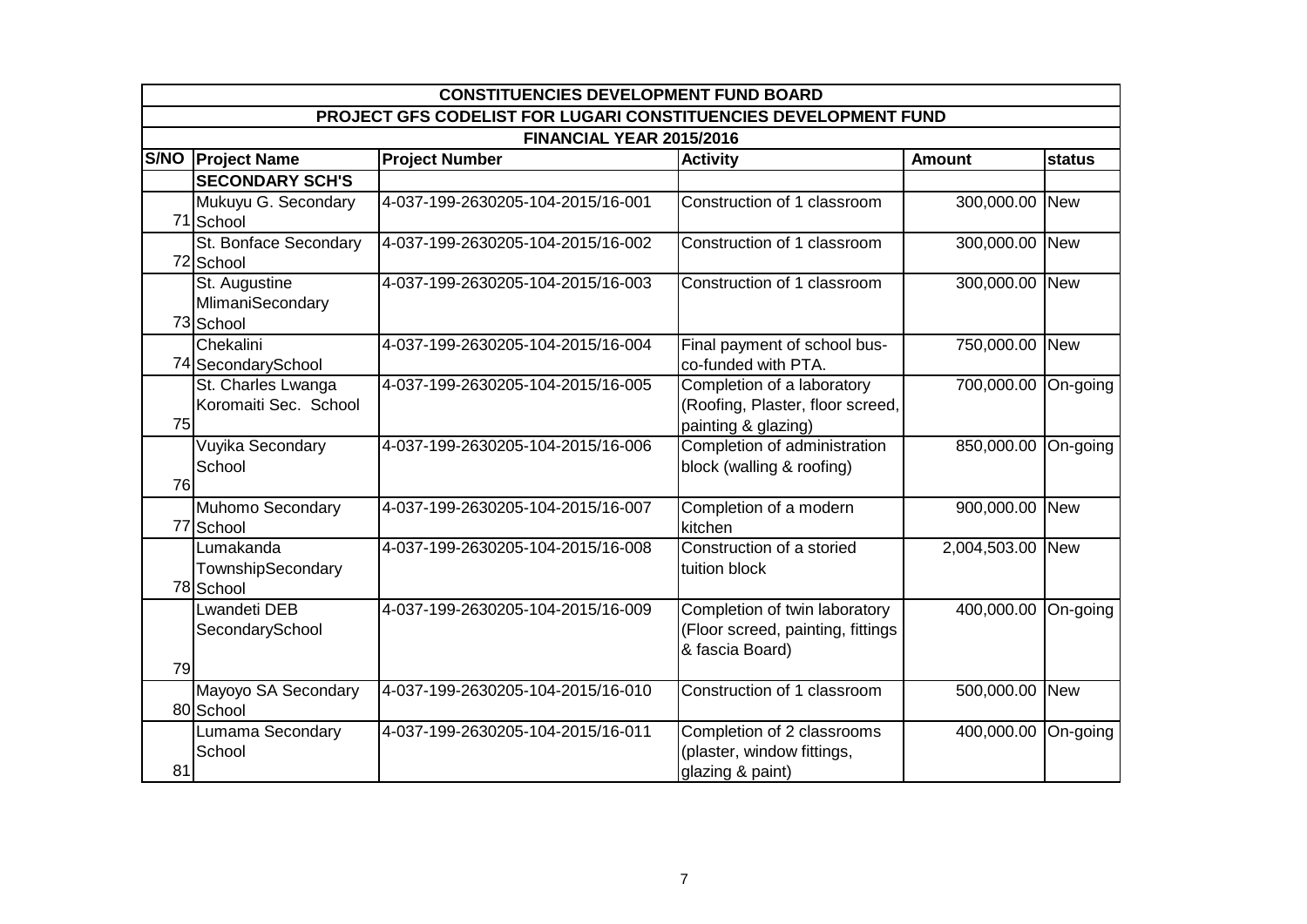|    | <b>CONSTITUENCIES DEVELOPMENT FUND BOARD</b>                    |                                   |                                                                                     |                     |            |  |  |  |
|----|-----------------------------------------------------------------|-----------------------------------|-------------------------------------------------------------------------------------|---------------------|------------|--|--|--|
|    | PROJECT GFS CODELIST FOR LUGARI CONSTITUENCIES DEVELOPMENT FUND |                                   |                                                                                     |                     |            |  |  |  |
|    |                                                                 | FINANCIAL YEAR 2015/2016          |                                                                                     |                     |            |  |  |  |
|    | S/NO   Project Name                                             | <b>Project Number</b>             | <b>Activity</b>                                                                     | <b>Amount</b>       | status     |  |  |  |
| 82 | Lwanda Lugari<br>Secondary School                               | 4-037-199-2630205-104-2015/16-012 | Completion of 2 classrooms<br>(plaster, window fittings,<br>glazing & paint)        | 300,000.00          | On-going   |  |  |  |
|    | Ivona PAG<br>83 SecondarySchool                                 | 4-037-199-2630205-104-2015/16-013 | Construction of 1 classroom                                                         | 300,000.00 New      |            |  |  |  |
|    | Ivona PAG Secondry<br>84 School                                 | 4-037-199-2630205-104-2015/16-014 | Completion of 1 classroom<br>(painting, plaster, & fittings)                        | 300,000.00          | On-going   |  |  |  |
|    | 85 Friends School Angayu                                        | 4-037-199-2630205-104-2015/16-015 | Purchase of acre land                                                               | 1,000,000.00        | <b>New</b> |  |  |  |
| 86 | <b>Handow Secondary</b>                                         | 4-037-199-2630205-104-2015/16-016 | Construction of a girls<br>dormitory                                                | 1,000,000.00        | <b>New</b> |  |  |  |
|    | <b>Holy Family Marukusi</b><br>87 Secondary School              | 4-037-199-2630205-104-2015/16-017 | Construction of 1 dormitory                                                         | 600,000.00 New      |            |  |  |  |
| 88 | <b>Holy Family Musembe</b><br><b>Secondary School</b>           | 4-037-199-2630205-104-2015/16-018 | Completion of a laboratory<br>(gas Lamps, side benches,<br>fascia board & painting) | 500,000.00 On-going |            |  |  |  |
|    | Macho Secondary<br>89 School                                    | 4-037-199-2630205-104-2015/16-019 | Construction of 1 classroom                                                         | 300,000.00 New      |            |  |  |  |
|    | Mahanga 'K' Secondary<br>90 School                              | 4-037-199-2630205-104-2015/16-020 | Construction of a dormitory                                                         | 900,000.00 New      |            |  |  |  |
| 91 | Makhukhuni Secondary<br>School                                  | 4-037-199-2630205-104-2015/16-021 | Completion of an<br>administration Block (walling)                                  | 500,000.00 New      |            |  |  |  |
|    | Maturu Secondary<br>92 School                                   | 4-037-199-2630205-104-2015/16-022 | Completion of multipurpose<br>hall (walling)                                        | 600,000.00          | On-going   |  |  |  |
|    | Mautuma Secondary<br>93 School                                  | 4-037-199-2630205-104-2015/16-023 | Walling, fittings of<br>multipurpose hall                                           | 500,000.00          | On-going   |  |  |  |
|    | Mufutu Secondary<br>94 School                                   | 4-037-199-2630205-104-2015/16-024 | Construction of 1 classroom to<br>usable level                                      | 600,000.00 New      |            |  |  |  |
|    | Nzoia Girls Secondary<br>95 School                              | 4-037-199-2630205-104-2015/16-025 | Purchase of 1 acre land                                                             | 700,000.00 New      |            |  |  |  |
|    | Savala Secondary<br>96 School                                   | 4-037-199-2630205-104-2015/16-026 | Construction of 1 classroom to<br>usable level                                      | 600,000.00 New      |            |  |  |  |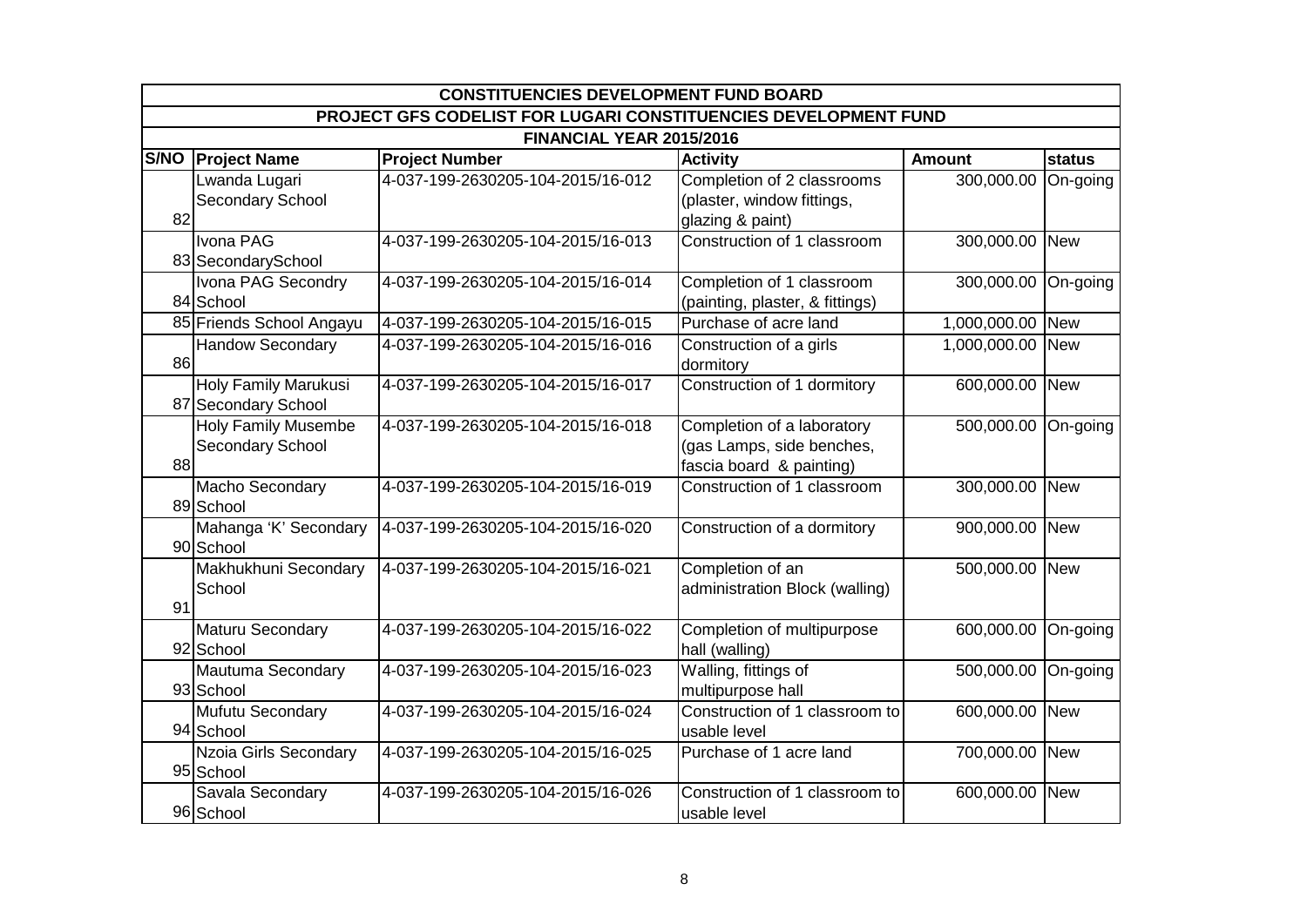|     | <b>CONSTITUENCIES DEVELOPMENT FUND BOARD</b>                    |                                   |                                                                                                                                           |                       |            |  |  |  |
|-----|-----------------------------------------------------------------|-----------------------------------|-------------------------------------------------------------------------------------------------------------------------------------------|-----------------------|------------|--|--|--|
|     | PROJECT GFS CODELIST FOR LUGARI CONSTITUENCIES DEVELOPMENT FUND |                                   |                                                                                                                                           |                       |            |  |  |  |
|     |                                                                 | FINANCIAL YEAR 2015/2016          |                                                                                                                                           |                       |            |  |  |  |
|     | S/NO   Project Name                                             | <b>Project Number</b>             | <b>Activity</b>                                                                                                                           | Amount                | status     |  |  |  |
|     | Sipande Secondary<br>97 School                                  | 4-037-199-2630205-104-2015/16-027 | Construction of 1 classroom                                                                                                               | 300,000.00 New        |            |  |  |  |
|     | St. Cecilia Girls<br>98 SecondarSchool                          | 4-037-199-2630205-104-2015/16-028 | Construction of a staff house                                                                                                             | 400,000.00            | <b>New</b> |  |  |  |
| 99  | St. Mukasa Boys<br>Secondary School                             | 4-037-199-2630205-104-2015/16-029 | Completion of dormitory<br>(roofing, fittings, painting &<br>glazing)                                                                     | 400,000.00            | On-going   |  |  |  |
|     | St. Mukasa Girls<br>100 Secondary School                        | 4-037-199-2630205-104-2015/16-030 | Construction of 2 classrooms                                                                                                              | 500,000.00 New        |            |  |  |  |
|     | St. Paul's Lugari B.<br>101 SecSchool.                          | 4-037-199-2630205-104-2015/16-031 | Construction of a twin<br>laboratory                                                                                                      | 1,000,000.00 New      |            |  |  |  |
|     | Manyonyi Boys Sec<br>102 school                                 | 4-037-199-2630205-104-2015/16-032 | Contruction of a classroom                                                                                                                | 350,000.00            |            |  |  |  |
|     | <b>TERTIARY</b>                                                 |                                   |                                                                                                                                           |                       |            |  |  |  |
| 103 | Chevaywa TTI                                                    | 4-037-199-2630206-104-2015/16-002 | Purchase of additional 2<br>acres of land = $1,000,000$                                                                                   | 1,000,000.00 On going |            |  |  |  |
| 104 | Mautuma MTC                                                     | 4-037-199-2630206-104-2015/16-004 | Construction of 2 room<br>dometories                                                                                                      | 3,000,000.00 ongoing  |            |  |  |  |
|     | <b>HEALTH</b>                                                   |                                   |                                                                                                                                           |                       |            |  |  |  |
|     | 105 Mapengo Dispensary                                          | 4-037-199-2630207-105-2015/16-001 | Processing of land title deed                                                                                                             | 100,000.00 On-going   |            |  |  |  |
|     | Luanda Lugari<br>106 Dispensary                                 | 4-037-199-2630207-105-2015/16-002 | Render, plaster, roofing,<br>painting of treatment block                                                                                  | 300,000.00 On-going   |            |  |  |  |
| 107 | Lugari Sub-<br>CountyHospital                                   | 4-037-199-2630207-105-2015/16-003 | Purchase of 1 acre land<br>$(900,000/)=$ Completion of<br>paediatric ward480,000/=<br>(Plaster, terrazzo floor,<br>glazing, fascia board) | 1,380,000.00 On-going |            |  |  |  |
| 108 | Lumani Dispensary                                               | 4-037-199-2630207-105-2015/16-004 | Completion of maternity<br>ward(Roofing)                                                                                                  | 200,000.00 On-going   |            |  |  |  |
| 109 | SipandeDispensary                                               | 4-037-199-2630207-105-2015/16-005 | Construction of a dispensary                                                                                                              | 300,000.00 New        |            |  |  |  |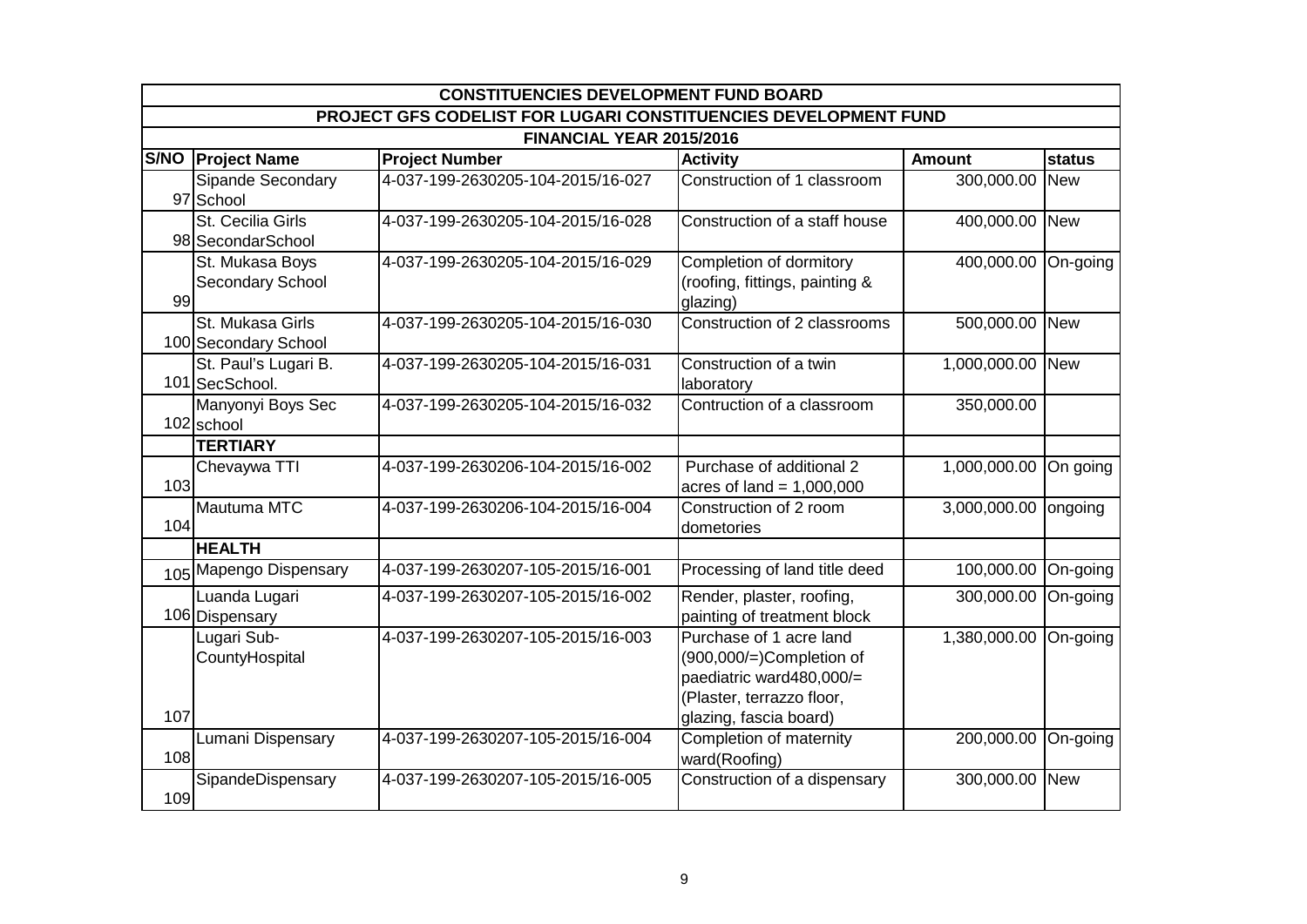|     | <b>CONSTITUENCIES DEVELOPMENT FUND BOARD</b>                                       |                                                     |                                                            |                  |               |  |  |  |
|-----|------------------------------------------------------------------------------------|-----------------------------------------------------|------------------------------------------------------------|------------------|---------------|--|--|--|
|     | PROJECT GFS CODELIST FOR LUGARI CONSTITUENCIES DEVELOPMENT FUND                    |                                                     |                                                            |                  |               |  |  |  |
|     |                                                                                    | FINANCIAL YEAR 2015/2016                            |                                                            |                  |               |  |  |  |
|     | S/NO   Project Name                                                                | <b>Project Number</b>                               | <b>Activity</b>                                            | <b>Amount</b>    | <b>status</b> |  |  |  |
| 110 | Manyonyi Dispensary                                                                | 4-037-199-2630207-105-2015/16-006                   | Construction of a treatment<br>room                        | 350,000.00       | <b>New</b>    |  |  |  |
|     | <b>WATER</b>                                                                       |                                                     |                                                            |                  |               |  |  |  |
| 111 | Muduma Water Project                                                               | 4-037-199-2640504-106-2015/16-001                   | Construction of a spring<br>(laying pipes)                 | 150,000.00       | On-going      |  |  |  |
| 112 | Mwamba Water Project                                                               | 4-037-199-2640504-106-2015/16-002                   | Purchase & installation of<br>generator                    | 200,000.00 New   |               |  |  |  |
| 113 | Munyuki Dispensary                                                                 | 4-037-199-2640504-106-2015/16-003                   | Water connection to the<br>facility                        | 200,000.00 New   |               |  |  |  |
|     | <b>ROADS</b>                                                                       |                                                     |                                                            |                  |               |  |  |  |
|     | MUNYUKI RAILWAY<br>114 LEVEL CROSSING                                              | 4-037-199-2640508-107-2015/16-001                   | Construction of a railway level<br>crossing                | 200,000.00 New   |               |  |  |  |
|     | <b>RIVER NZOIA</b><br><b>BRIDGE/KIPKAREN</b><br>115BRIDGE                          | 4-037-199-2640508-107-2015/16-002                   | Construction of a suspension<br>bridge                     | 800,000.00 New   |               |  |  |  |
|     | KOROMAIT-CHEKALINI-<br>MUSEMBE L6201<br>&L620214kms                                | MAPENGO MUKHUYUY-4-037-199-2640508-107-2015/16-003  | Grading, and muramming of<br>the road across the road 14km | 3,000,000.00 New |               |  |  |  |
| 116 |                                                                                    |                                                     |                                                            |                  |               |  |  |  |
| 117 | L6204, L6205, L6206 &<br>L621022kms                                                | ANGATE MFUTU ROAD 4-037-199-2640508-107-2015/16-004 | Grading, and muramming of<br>the road across the road 22km | 3,100,000.00 New |               |  |  |  |
| 118 | MWAMBA,<br>MAJENGO, LUMAKAND<br>A, MUNYUKI-LUMAMA<br>ROAD L6208& L6207<br>$14$ kms | 4-037-199-2640508-107-2015/16-005                   | Grading, and muramming of<br>the road across the road 14km | 3,000,000.00     | <b>New</b>    |  |  |  |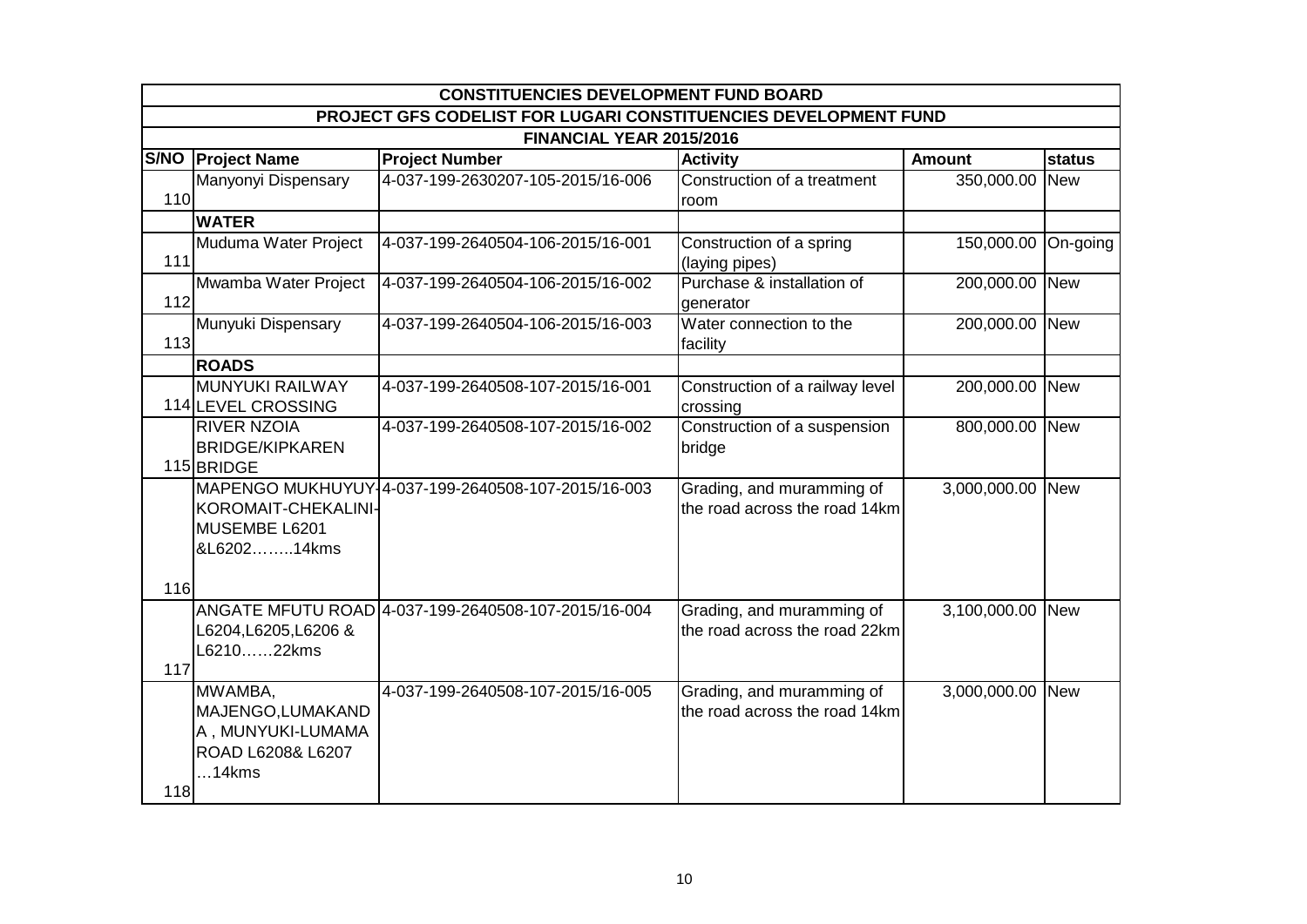|     | <b>CONSTITUENCIES DEVELOPMENT FUND BOARD</b>                    |                                   |                                                                                 |                     |               |  |  |  |
|-----|-----------------------------------------------------------------|-----------------------------------|---------------------------------------------------------------------------------|---------------------|---------------|--|--|--|
|     | PROJECT GFS CODELIST FOR LUGARI CONSTITUENCIES DEVELOPMENT FUND |                                   |                                                                                 |                     |               |  |  |  |
|     |                                                                 | FINANCIAL YEAR 2015/2016          |                                                                                 |                     |               |  |  |  |
|     | S/NO   Project Name                                             | <b>Project Number</b>             | <b>Activity</b>                                                                 | <b>Amount</b>       | <b>status</b> |  |  |  |
|     | SIBANDE-MAUTUMA-<br><b>MAKUTANO ROAD</b>                        | 4-037-199-2640508-107-2015/16-006 | Grading, and muramming of<br>the road across the road 23km                      | 3,448,853.00        | <b>New</b>    |  |  |  |
|     | 119 L620923kms                                                  |                                   |                                                                                 |                     |               |  |  |  |
|     | <b>VUYIKA-MUHOMO-</b><br>NAMBILIMA-LUMANI<br>120 ROAD  18km     | 4-037-199-2640508-107-2015/16-007 | Grading, and muramming of<br>the road across the road 18km                      | 3,300,000.00 New    |               |  |  |  |
|     | MASASULI-LWANDETI-<br>MABUHEYE-KAFUSI-<br>121 OFUSI15km         | 4-037-199-2640508-107-2015/16-008 | Grading, and muramming of<br>the road across the road 15km                      | 3,200,000.00 NEW    |               |  |  |  |
|     | <b>SECURITY</b>                                                 |                                   |                                                                                 |                     |               |  |  |  |
| 122 | Lumani AP Camp                                                  | 4-037-199-2640507-108-2015/16-001 | Completion of administration<br>block (plaster, roofing &<br>fittings)          | 500,000.00 On-going |               |  |  |  |
| 123 | Koromaiti Assistant's                                           | 4-037-199-2640507-108-2015/16-002 | Construction of a 2 door toilet                                                 | 100,000.00 New      |               |  |  |  |
|     | Lugari Assistant Chief's<br>124 Office                          | 4-037-199-2640507-108-2015/16-003 | Construction of assistant<br>chief's Office to usable level                     | 500,000.00 New      |               |  |  |  |
| 125 | Lugari Police<br>Headquarters                                   | 4-037-199-2640507-108-2015/16-004 | Completion of dog kennel<br>(fencing, Plumbing, drainage &<br>electrical Works) | 200,000.00          | On-going      |  |  |  |
| 126 | Lugari Police Post                                              | 4-037-199-2640507-108-2015/16-005 | Construction of an<br>administration block                                      | 600,000.00 New      |               |  |  |  |
| 127 | Marakusi Assistant<br>Chief's Office                            | 4-037-199-2640507-108-2015/16-006 | Plaster, roofing, doors, fittings<br>& paint of administration office           | 300,000.00 On-going |               |  |  |  |
| 128 | Mautuma Chief's Office                                          | 4-037-199-2640507-108-2015/16-007 | Construction of an office<br>cofunded by community to<br>completion             | 300,000.00 New      |               |  |  |  |
| 129 | Pan Paper AP Camp                                               | 4-037-199-2640507-108-2015/16-008 | Plaster, floor screed, roofing<br>of office and armoury                         | 300,000.00 On-going |               |  |  |  |
|     | <b>AGRICULTURE</b>                                              |                                   |                                                                                 |                     |               |  |  |  |